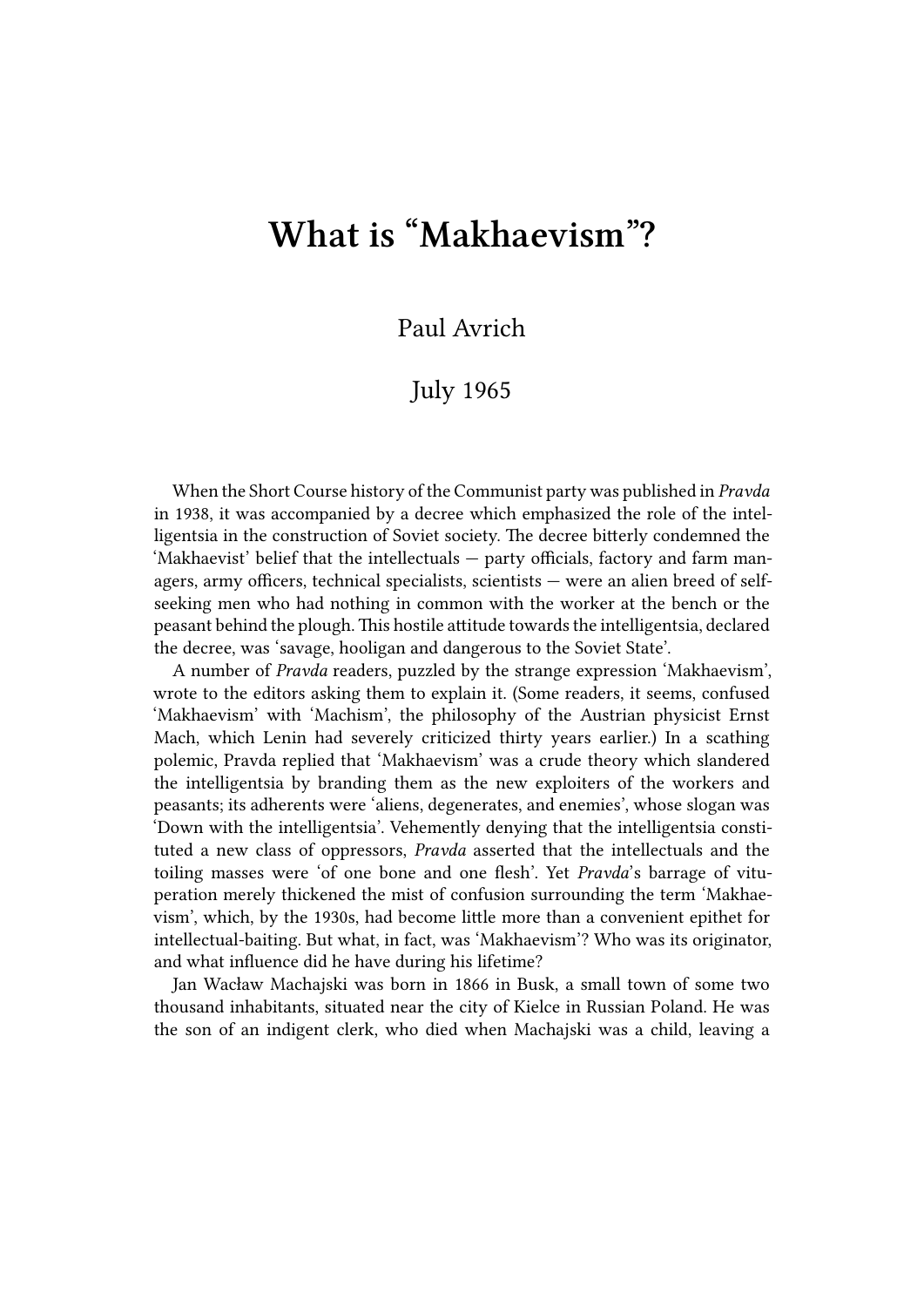large and destitute family. Machajski attended the *gimnaziya* in Kielce and helped support his brothers and sisters by tutoring the schoolmates who boarded in his mother's apartment. He began his revolutionary career in 1888 in the student circles of Warsaw University, where he had enrolled in the faculties of natural science and medicine. Two or three years later, while attending the University of Zürich, he abandoned his first political philosophy (a blend of socialism and Polish nationalism) for the revolutionary internationalism of Marx and Engels. Machajski was arrested in May 1892, for smuggling revolutionary proclamations from Switzerland into the industrial city of Łódź, which was then, in the throes of a general strike. In 1903, after a dozen years in prison and Siberian exile, he escaped to western Europe, where he remained until the outbreak of the 1905 revolution.

During his long term of banishment in the Siberian settlement of Vilyuisk (in Yakutsk province), Machajski made an intensive study of socialist literature and came to the conclusion that the Social Democrats did not really champion the cause of the manual workers, but that of a new class of 'mental workers' engendered by the rise of industrialism. Marxism, he maintained in his major work, *Umstvenny rabochi*, reflected the interests of this new class, which hoped to ride to power on the shoulders of the manual workers. In a so-called 'socialist' society, he declared, private capitalists would merely be replaced by a new aristocracy of administrators, technical experts, and politicians; the manual labourers would be enslaved anew by a ruling minority whose capital', so to speak, was education.

In evolving his anti-Marxist theories, Machajski was strongly influenced by Mikhail Bakunin and by the economists of the 1890s. A generation before the appearance of *Umstvenny rabochi*, Bakunin had denounced Marx and his followers as narrow intellectuals who, living in an unreal world of musty books and thick journals, understood nothing of human suffering. Although Bakunin believed that intellectuals would play an important part in the revolutionary struggle, he warned that his Marxist rivals had an insatiable lust for power. In 1872, four years before his death, Bakunin speculated on the shape the Marxist 'dictatorship of the proletariat' would assume if ever inaugurated:

That would be the rule of scientific intellect, the most autocratic, the most despotic, the most arrogant, and the most insolent of all regimes. There will be a new class, a new hierarchy of genuine or sham savants, and the world will be divided into a dominant minority in the name of science, and an immense ignorant majority.

In one of his most important works, *Gosudarstvennost i anarkhiya*, published the following year, Bakunin elaborated upon this dire prophecy in a most striking passage: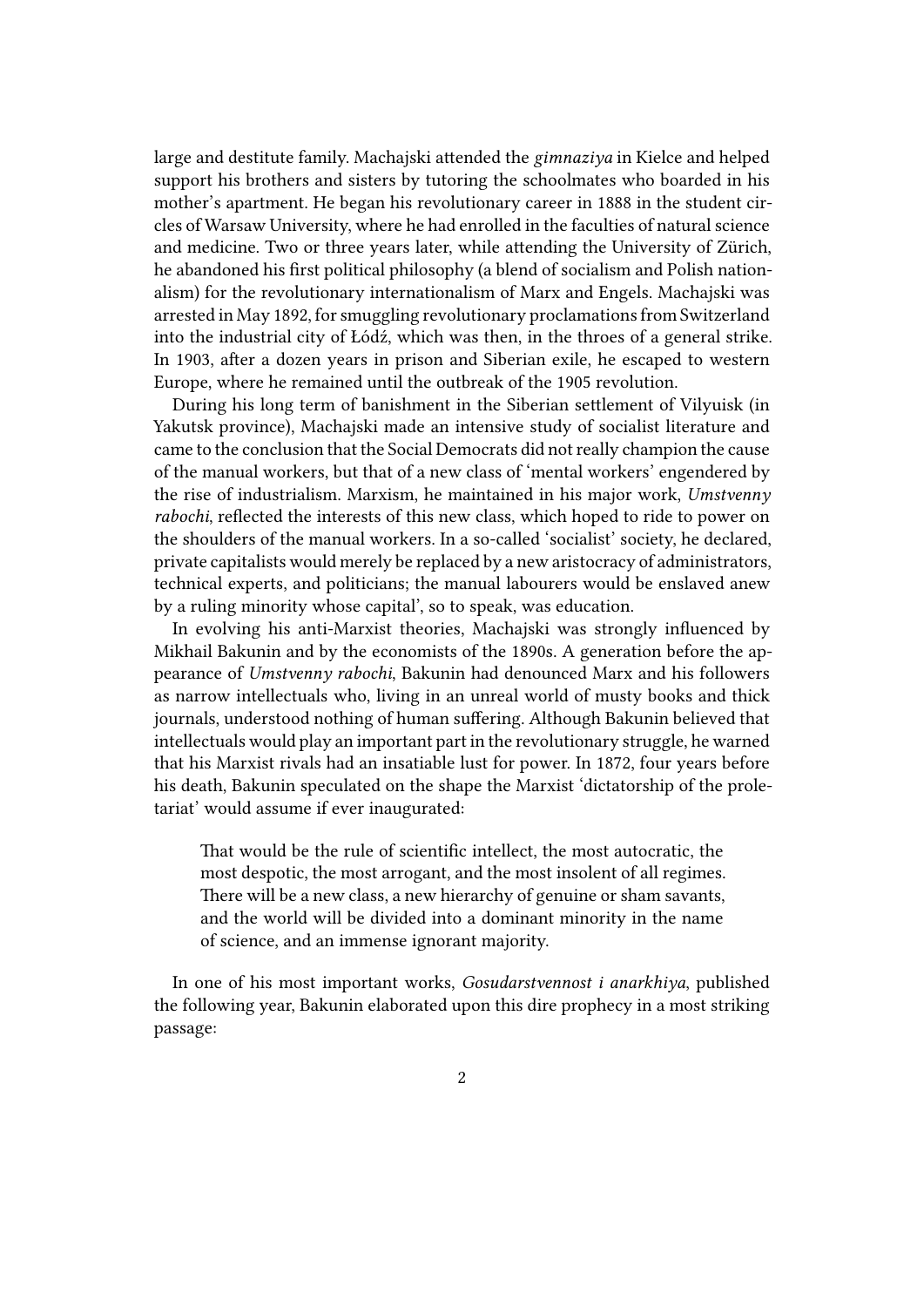According to the theory of Mr. Marx, the people not only must not destroy [the state] but must strengthen it and place it at the complete disposal of their benefactors, guardians, and teachers the leaders of the Communist party, namely Mr. Marx and his friends, who will proceed to liberate [mankind] in their own way. They will concentrate the reigns of government in a strong hand, because the ignorant people require an exceedingly firm guardianship; they will establish a single state bank, concentrating in its hands all commercial, industrial, agricultural, and even scientific production, and then divide the masses into two armies — industrial and agricultural — under the direct command of state engineers, who will constitute a new privileged scientific-political estate.

According to Bakunin, the followers of Karl Marx and of Auguste Comte as well were 'priests of science', ordained in a new privileged church of the mind and superior education'. They disdainfully informed the common man: 'You know nothing, you understand nothing, you are a blockhead, and a man of intelligence must put a saddle and bridle on you and lead you'.

Bakunin maintained that education was as great an instrument of domination as private property. So long as learning was preempted by a minority of the population, he wrote in 1869 in an essay entitled *Integral Instruction*, it could effectively be used to exploit the majority. 'The one who knows more', he wrote, 'will naturally dominate the one who knows less.' Even if the landlords and capitalists were eliminated, there was a danger that the world 'would be divided once again into a mass of slaves and a small number of rulers, the former working for the latter as they do today'. Bakunin's answer was to wrest education from the monopolistic grasp of the privileged classes and make it available equally to everyone; like capital, education must cease to be 'the patrimony of one or of several classes' and become 'the common property of all'. An integrated education in science and handicrafts (but not in the jejune abstractions of religion, metaphysics and sociology) would enable all citizens to engage in both manual and mental pursuits, thereby eliminating a major source of inequality. 'Everyone must work, and everyone must be educated', Bakunin averred, so that in the good society of the future there would be 'neither workers nor scientists, but only men'.

The gulf between the educated classes and the 'dark people' of Russia was broader than anywhere else in Europe, During the 1870s, when the young Populist students from Petersburg and Moscow went to the people in the countryside, they ran into an invisible barrier that separated them from the ignorant *narod*. Their pitiful failure to communicate with the rural folk led some disillusioned Populists to abandon the education which they thought was dividing them from the masses.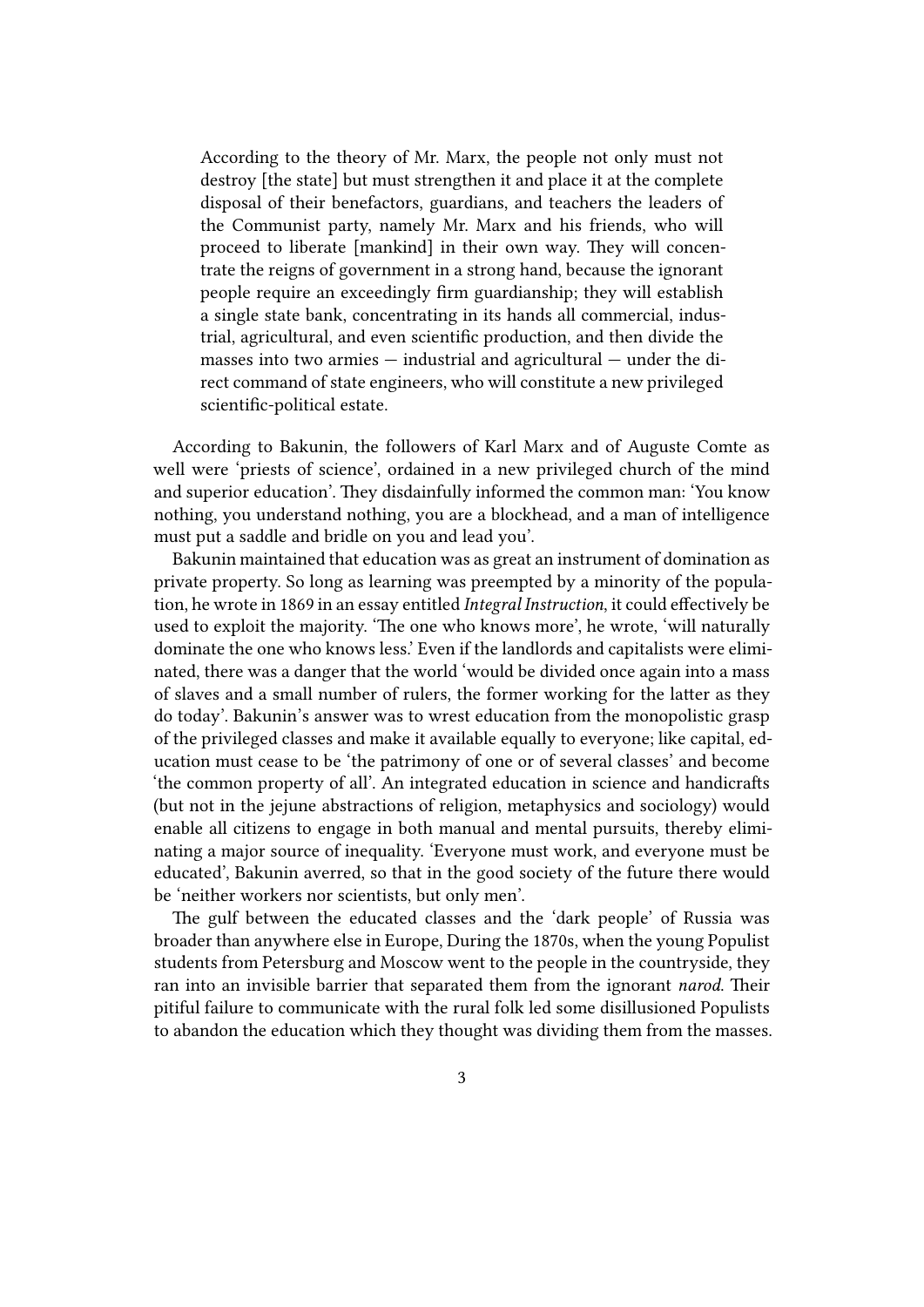Others wondered whether the education gap could be bridged at all, whether the Populist philosopher Nikolai Mikhailovski was not right when he observed that the literate few must 'inevitably enslave' the toiling majority.

Nor was the situation really improved when the peasants came to the city to work in the factories, for they brought their suspicion of the intellectuals with them. One labourer in St. Petersburg complained that 'the intelligentsia had usurped the position of the worker'. It was all right to accept books from the students, he said, but when they begin to teach you nonsense you must knock them down. 'They should be made to understand that the workers' cause ought to be placed entirely in the hands of the workers themselves.' Although these remarks were aimed at the Populist Chaikovski circle in the 1870s, the same attitude persisted in succeeding decades towards both the Populists and the Marxists, who were competing for the allegiance of the emerging class of industrial workers. In 1883, Georgi Plekhanov, the 'father' of Russian Social Democracy, felt constrained to pledge that the Marxist dictatorship of the proletariat would be 'as far removed from the dictatorship of a group of *raznochintsy* revolutionists as heaven is from earth'. He assured the workers that Marx's disciples were selfless men, whose mission was to raise the class-consciousness of the proletariat so that it could become 'an independent figure in the arena of historical life, and not pass eternally from one guardian to another'.

Notwithstanding repeated reassurances of this sort, many factory workers eschewed the doctrinaire revolutionism of Plekhanov and his associates and bent their efforts to the task of economic and educational self-improvement. They began to manifest a tendency (in which they were joined by a number of sympathetic intellectuals) which later acquired the label of 'economism'. The average Russian workman was more interested in raising his material level than in agitating for political objectives; he was wary of the revolutionary slogans floated by party leaders who seemed bent on pushing him into political adventures that might satisfy their own ambitions while leaving the situation of the workers essentially unchanged. Political programmes, wrote a leading spokesman of the 'economist' point of view, 'are suitable for intellectuals going "to the people", but not for the workers themselves… And it is the defence of the workers' interests … that is the whole content of the labour movement'. The intelligentsia, he added, quoting Marx's celebrated preamble to the bylaws of the First International, tended to forget that 'the liberation of the working class must be the task of the workers themselves'.

Underlying the anti-intellectualism of the 'economists' was the conviction that the intelligentsia looked upon the working class simply as the means to a higher goal, as an abstract mass predestined to carry out the immutable will of history. According to the 'economists', the intellectuals, instead of bringing their knowledge to bear on the concrete problems of factory life, were inclined to lose themselves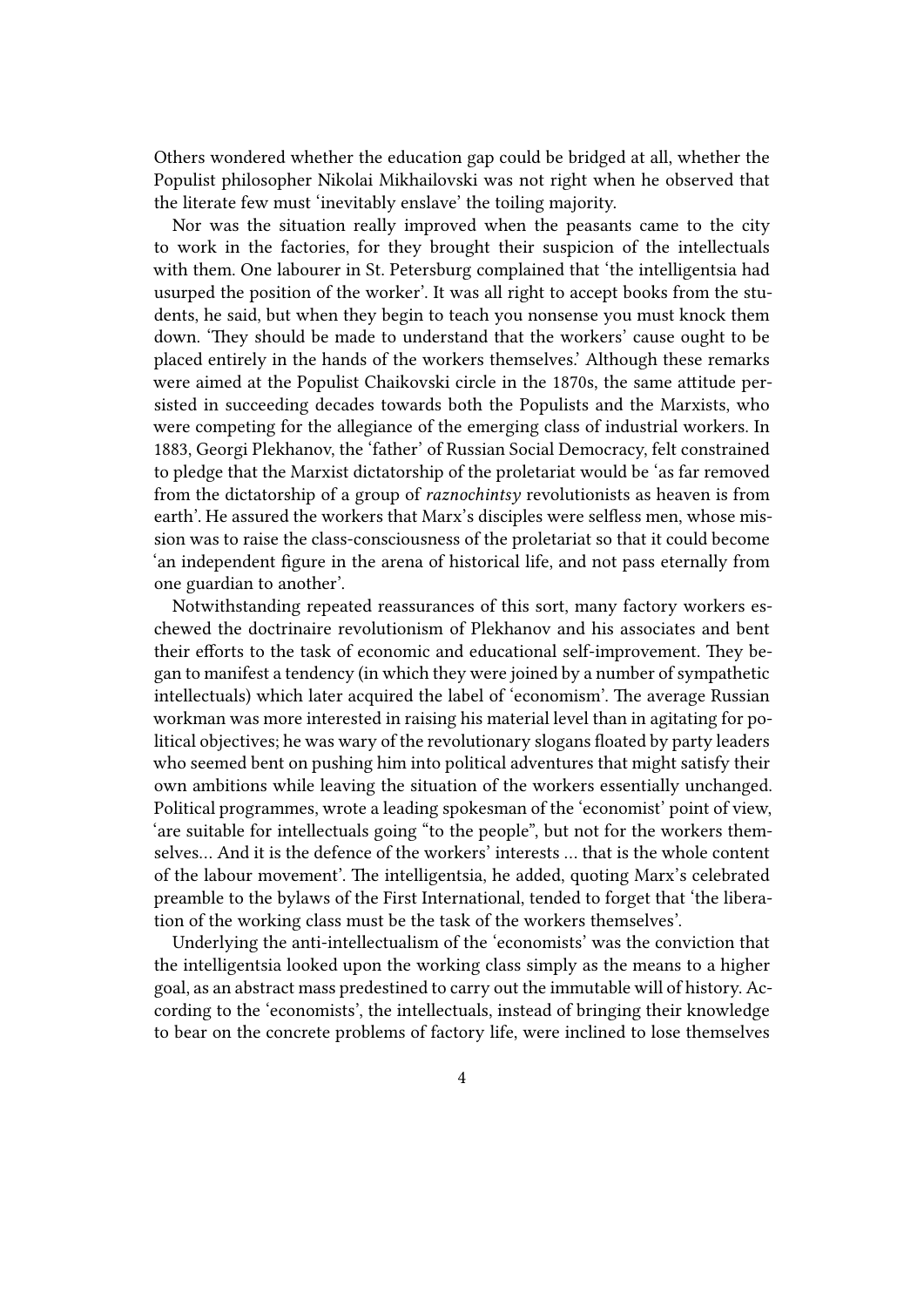in ideologies that had no relation to the true needs of the workers. Emboldened by the Petersburg textile strikes of 1896 and 1897, which were organized and directed by local workmen, the 'economists' urged the Russian labouring class to remain self-sufficient and reject the leadership of self-centred professional agitators. As one bench worker in the capital wrote in an 'economist' journal in 1897, 'the improvement of our working conditions depends on ourselves alone'.

The anti-political and anti-intellectual arguments of Bakunin and the economists' made an indelible impression on Machajski. While in Siberia, he came to believe that the radical intelligentsia aimed not at the achievement of a classless society, but merely to establish itself as a privileged stratum. It was no wonder that Marxism, rather than advocating an immediate revolt against the capitalist system, postponed its 'collapse until a future time when economic conditions had sufficiently 'matured'. With the further development of capitalism and its increasingly sophisticated technology, the 'mental workers' would grow strong enough to establish their own rule. Even if the new technocracy were then to abolish private ownership of the means of production, Machajski said, the 'professional intelligentsia' would still maintain its position of mastery by taking over the management of production and by establishing a monopoly over the special knowledge needed to operate a complex industrial economy. The managers, engineers and political office-holders would use their Marxist ideology as a new religious opiate to becloud the minds of the labouring masses, perpetuating their ignorance and servitude.

Machajski suspected every left-wing competitor of seeking to establish a social system in which the intellectuals would be the ruling class. He even accused the anarchists of Kropotkin's *Khleb i volya* group of taking a 'gradualist' approach to revolution no better than that of the Social Democrats, for they expected the coming revolution in Russia not to go further than the French revolution of 1789 or 1848. In Kropotkin's projected anarchist commune, Machajski held, 'only the possessors of civilization and knowledge' would enjoy true freedom. The 'social revolution' of the anarchists, he insisted, was not really meant to be a purely 'workers' uprising', but was in fact to be a revolution in the 'interests of the intellectuals'. The anarchists were 'the same socialists as all the others, only more passionate ones'

What then was to be done to avoid this new enslavement? In Machaiski's view, as long as inequality of income persisted and the instruments of production remained the private property of a capitalist minority, and as long as scientific and technical knowledge remained the 'property' of an intellectual minority, the multitudes would continue to toil for a privileged few. Machajski's solution assigned a key role to a secret organization of revolutionaries called the Workers' Conspiracy (*Rabochi zagovor*), similar to Bakunin's 'secret society' of revolutionary conspir-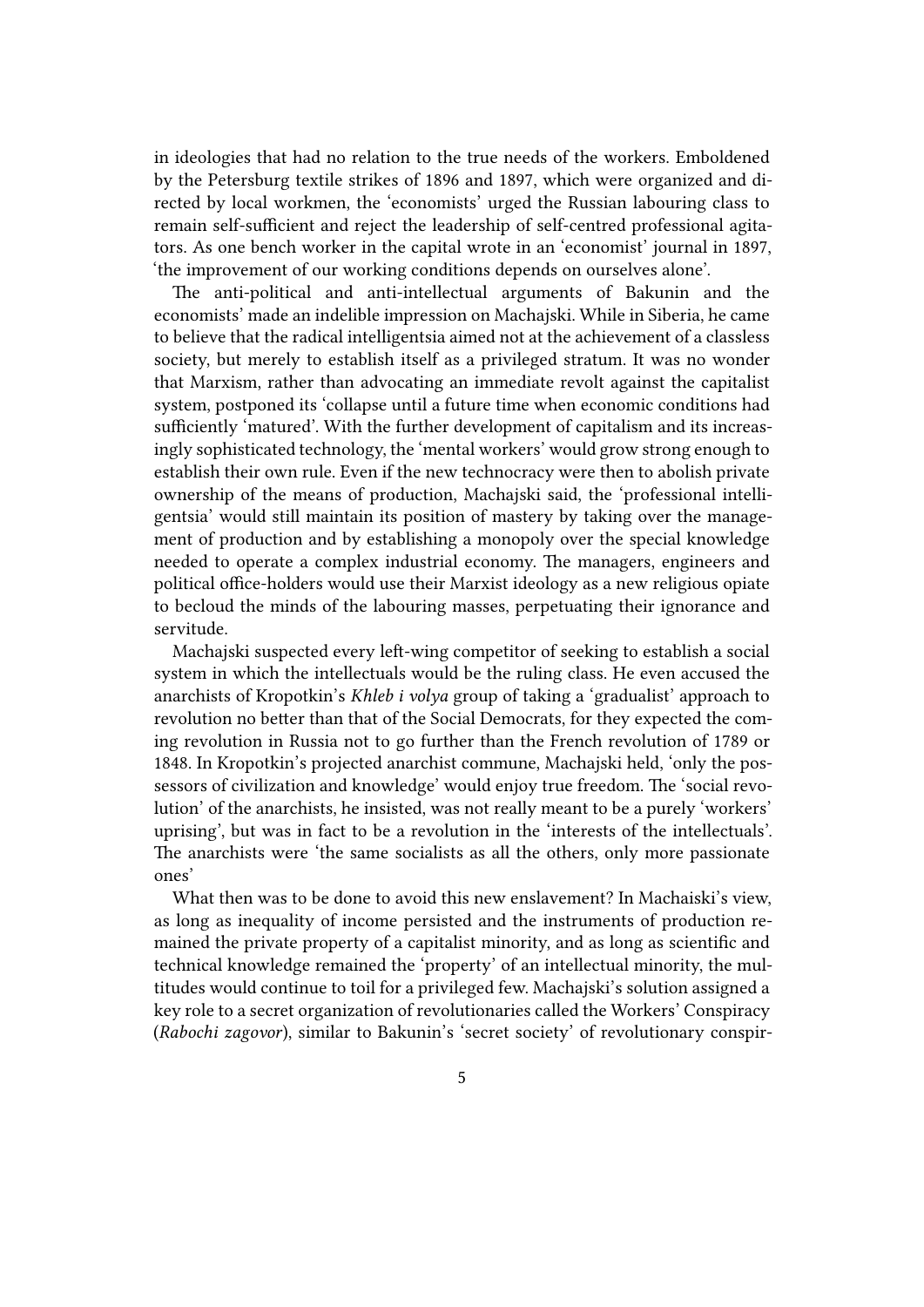ators. Presumably, Machajski himself was to be at the head. The mission of the Workers' Conspiracy was to stimulate the workers into 'direct action' — strikes, demonstrations, and the like  $-$  against the capitalists with the immediate object of economic improvements and jobs for the unemployed. The 'direct action' of the workers was to culminate in a general strike which, in turn, would trigger off a world-wide uprising, ushering in an era of equal income and educational opportunity. In the end, the pernicious distinction between manual and mental labour would be obliterated, together with all class divisions.

Machajski's theories provoked passionate discussions within the various groups of Russian radicals. In Siberia, where Machajski hectographed the first part of *Umstvenny rabochi* in 1898, his critique of Social Democracy 'had a great effect upon the exiles', as Trotsky, who was among them, recalled in his autobiography. By 190l, copies of *Umstvenny rabochi* were circulating in Odessa, where 'Makhaevism' was beginning to attract a following. In 1905, a small group of *Makhayesvsky* calling itself the Workers' Conspiracy, was formed in St. Petersburg. Despite Machajski's criticism of the anarchists, a number of them were drawn to his creed. For a time, Olga Taratuta and Vladimir Striga, leading members of the largest anarchist organization in Russia, the Black Banner (*Chernoye znatnya*) group, were associated with a society in Odessa known as the Intransigents (*Neprimirimiye*),which included both anarchists and Makhayevtsy and the principal anarchist circle in Petersburg, Without Authority (*Beznachaliye*), contained a few disciples of Machajski. If some anarchist writers took Machajski to task for seeing everything as a clever plot of the intelligentsia, more than a few, as one of Kropotkin's followers admitted, found in the doctrines of 'Makhaevism' a 'fresh and vivifying spirit in contrast to the 'stifling atmosphere of the socialist parties, saturated with political chicanery'.

The foremost Anarcho-Syndicalist in Russia in 1905, Daniil Novomirski, clearly echoed Machajski's suspicions of the 'mental workers':

Which clan does contemporary socialism serve in fact and not in words? We answer at once and without beating about the bush: Socialism is not the expression of the interests of the working class, but of the so-called *raznochintsy*, or declasse intelligentsia. The Social Democratic party, said Novomirski, was infested with political crooks … new exploiters, new deceivers of the people". The long social revolution would prove to be a farce he warned, should it fail to annihilate, together with the state and private property yet a third enemy of human liberty: "That new sworn enemy of ours is the monopoly of knowledge; its bearer is the intelligentsia". Although Novomirski believed that a 'conscious minority' of farsighted 'pathfinders' was needed to stir the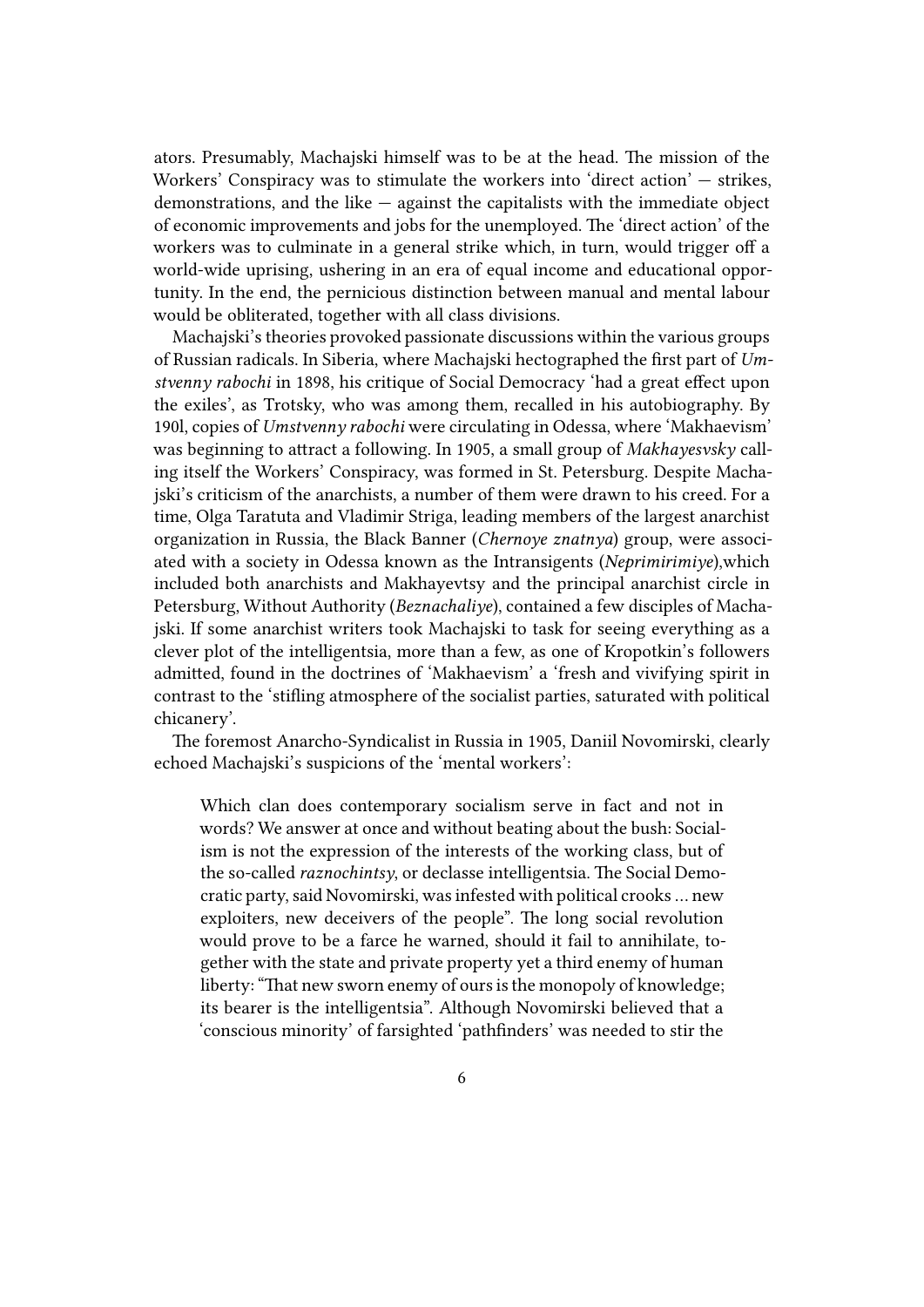labouring masses into action, he admonished the workers not to look for outsiders to save them. Selfless men simply did not exist – "not in the dark clouds of the empty sky, nor in the luxurious palaces of the tsars, nor in the chambers of the wealthy, nor in any parliament.

Machajski's views influenced another ultra-radical group born of the revolution of 1905, the SR-Maximalists. In fact, the chief animator of 'Makhaevism' next to Machajski himself, a man who barely acknowledged his master's existence, was a Maximalist named Yevgeni Yustinovich Lozinski. In his most important book, *What, after all, is the Intelligentsia?*, Lozinski paraphrased the central idea of Machajski's philosophy: 'Socializing the means of production liberates the intelligentsia from its subjugation by the capitalist state, but does not liberate labour; it leads to the reinforcement of class slavery, to the strengthening of the workers' bondage'.

Similar echoes of Machajski's writings were to be found in numerous pamphlets and articles by anarchists, Maximalists, and other extreme left-wing sectarians. But with the stern repressions of Stolypin in the years following the revolution of 1905, these echoes rapidly faded away and the men who produced them disappeared into prison or exile. Machajski himself, who had returned to Russia in 1905, was compelled to flee again two years later.

Russian radicalism, at a low ebb during the next decade, quickly revived with the outbreak of the February revolution. Although neither the Workers' Conspiracy nor any other organization of Makhayevtsy reappeared in 1917, the spirit of Makhaevism was much in evidence within the labour movement. As in 1905, Machajski's influence was particularly strong among the anarchists and Maximalists. In September 1917, for example, in phrases evoking Bakunin and Machajski, an anarchist workman exhorted the delegates at a conference of Petrograd factory committees to launch an immediate general strike. There were no 'laws of history' to hold the people back, he declared, no predetermined revolutionary stages, as the Social Democrats maintained. Marx's disciples — both Mensheviks and Bolsheviks — were deceiving the working class with 'promises of God's reign on earth hundreds of years from now'. There was no reason to wait, he cried. The workers must take direct action — not after more centuries of painful historical development, but right now! 'Hail the uprising of the slaves and the equality of income!" At a factory committee gathering the following month, another anarchist speaker opposed the approaching Constituent Assembly on the grounds that it was certain to be monopolized by 'capitalists and intellectuals'. 'The intellectuals', he warned, 'in no case can represent the interests of the workers. They know how to twist us around their fingers, and they will betray us. The workers, he thundered, can triumph only through 'direct combat' with their oppressors.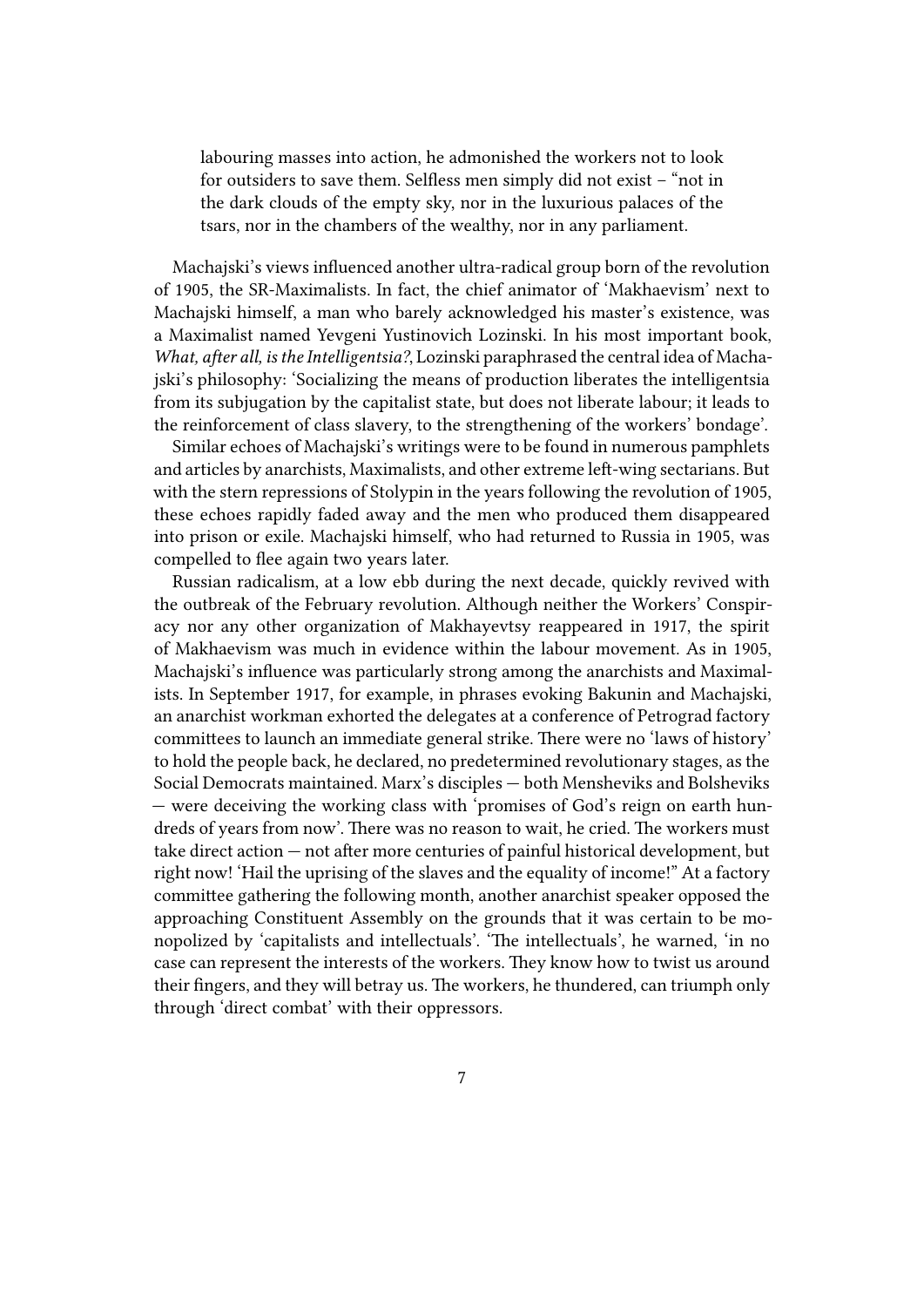When Machajski returned to Russia in 1917, he made no effort to channel these sentiments into a coherent movement. His heyday had passed with the revolution of 1905, and now he was prematurely old and tired. After the October revolution, he obtained a non-political job with the Soviet government, serving as a technical editor for *Narodnoye khozyaistvo* (later *Sotsialisticheskoye khozyaistvo*), the organ of the Supreme Economic Council. He remained, however, sharply critical of Marxism and its adherents. In the summer of 1918, he published a single issue of a journal called *Rabochaya revolyutsiya*, in which he censured the Bolsheviks for failing to order the total expropriation of the bourgeoisie or to improve the economic situation of the working class. After the February revolution, wrote Machajski, the workers had received a rise in wages and an eight-hour day, but after October, their material level had been raised 'not one whit!'. The Bolshevik insurrection, he continued, was nothing but 'a counterrevolution of the intellectuals'. Political power had been seized by the disciples of Marx, 'the petty bourgeoisie and the intelligentsia … the possessors of the knowledge necessary for the organization and administration of the whole life of the country'. And the Marxists, in accordance with their prophet's religious gospel of economic determination, had chosen to preserve the bourgeois order, obliging themselves only 'to prepare' the manual workers for their future paradise. Machajski enjoined the working class to press the Soviet government, to expropriate the factories, equalize incomes and educational opportunity, and provide jobs for the unemployed. Yet, as dissatisfied as he was with the new regime, Machajski grudgingly accepted it, at least for the time being. Any attempt to overthrow the government, he said, would benefit only the Whites, who were a worse evil than the Bolsheviks.

Machajski remained at his editorial post until his death from a heart attack in February 1926, at the age of sixty.

Paul Avrich, Queens College, New York